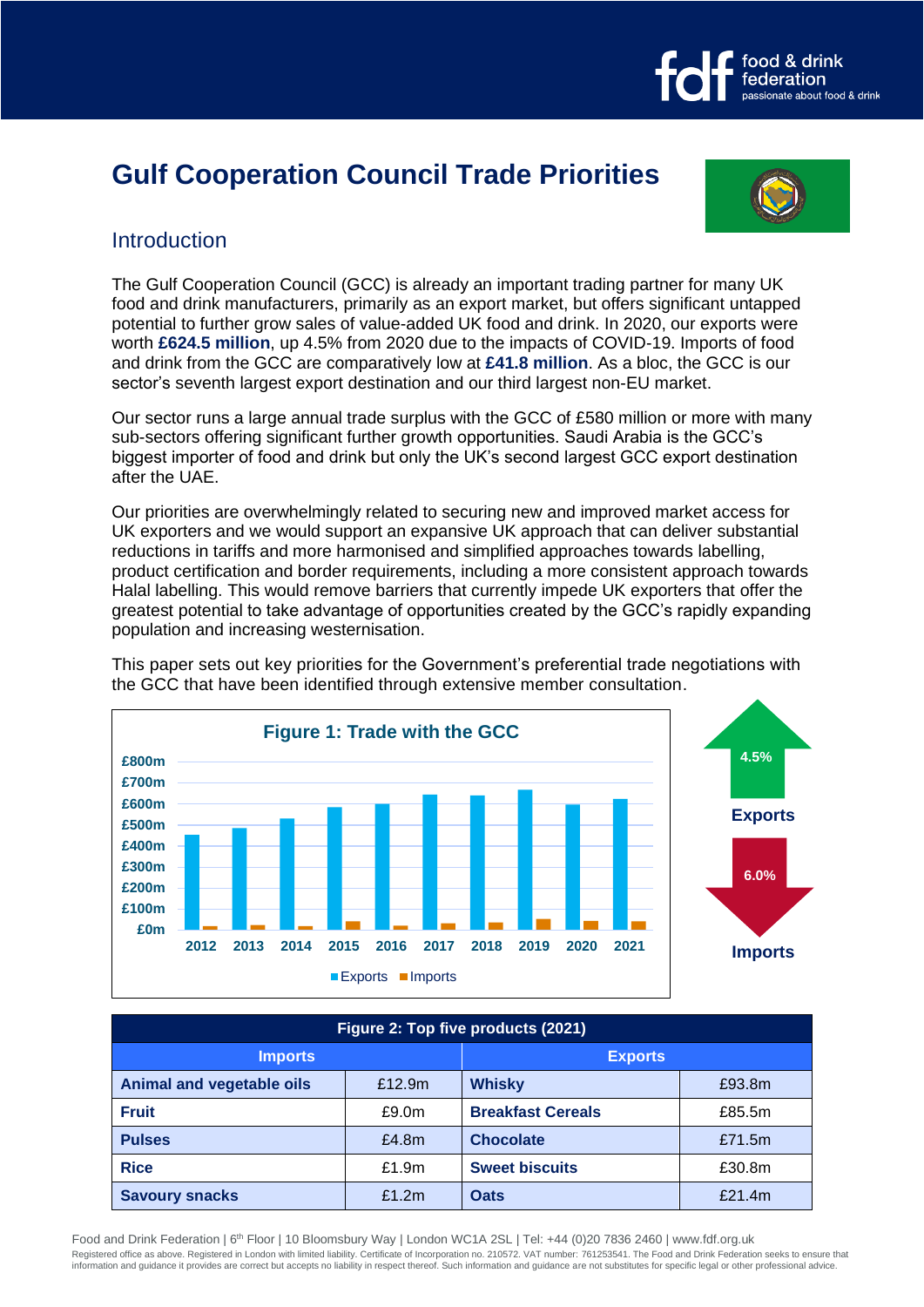

## **Executive summary: ten priorities for UK Government**

We have identified the following key opportunities and concerns for the negotiation of a preferential trade agreement with the GCC:

- **1.** The Government should seek **full tariff liberalisation in food and drink** to enable UK exporters to more effectively compete and harness untapped export potential. Tariffs are already relatively low but they are inconsistent. Harmonisation in terms of zero-rated tariffs would greatly simplify matters for UK exporters and would unlock valuable new opportunities across the GCC, particularly in Saudi Arabia.
- **2.** The GCC exports limited volumes of food and drink to the UK and **full tariff liberalisation presents little risk to UK producers**. Removing tariffs could offer some benefits for UK producers and consumers, for example where imports of dates and grapes from the region would be cheaper.
- **3.** The agreement should deliver **business-friendly rules of origin** that facilitate trade, including simple and straightforward change of tariff heading rules rather than 'wholly obtained' rules with detailed and complex exceptions. It should include generous provisions around tolerance with exemptions for LDC content.
- **4.** The UK should prioritise the inclusion of **full diagonal cumulation** between the UK and GCC and each of their shared preferential trade partners, currently EFTA and Singapore, while including provisions allowing the potential future agreement of diagonal cumulation with the EU and other countries.
- **5.** The agreement should address inconsistent approaches between GCC Member States to food standards and regulations that make it challenging and costly for UK exporters by providing an early warning system to **alert UK exporters to future changes to food and drink regulations** in GCC Member States, providing sufficient lead times for UK producers to adapt and implement these requirements.
- **6. Complicated and inconsistent labelling requirements** in GCC Member States need to be addressed. The UK should target any opportunities to make permanent the temporary labelling easements introduced during the COVID-19 pandemic.
- **7.** The agreement should help to reduce the **cost and frequency of EHCs** for exports to the GCC by removing the need for separate certificates for every site and batch. This is costly and unnecessary and particularly impacts SME exporters.
- **8.** Secure **approval for the use of UK origin certificates** for exports to the GCC in place of Arab Certificates of Origin which are more costly and slower to obtain. The GCC-EFTA agreement allows the use of EUR1 certificates, so there is a useful precedent for this to be targeted.
- **9.** The UK should aim to secure **enhanced commitments on customs procedures** as seen in the UK-Australia agreement and streamlined SPS processes with the GCC, to expedite movements of perishable goods.
- **10.** The UK should aim to **secure recognition for all existing UK Geographical Indications (GIs)** that can be sold in the GCC, including a simplified and transparent process to support the future recognition of new GIs by both parties.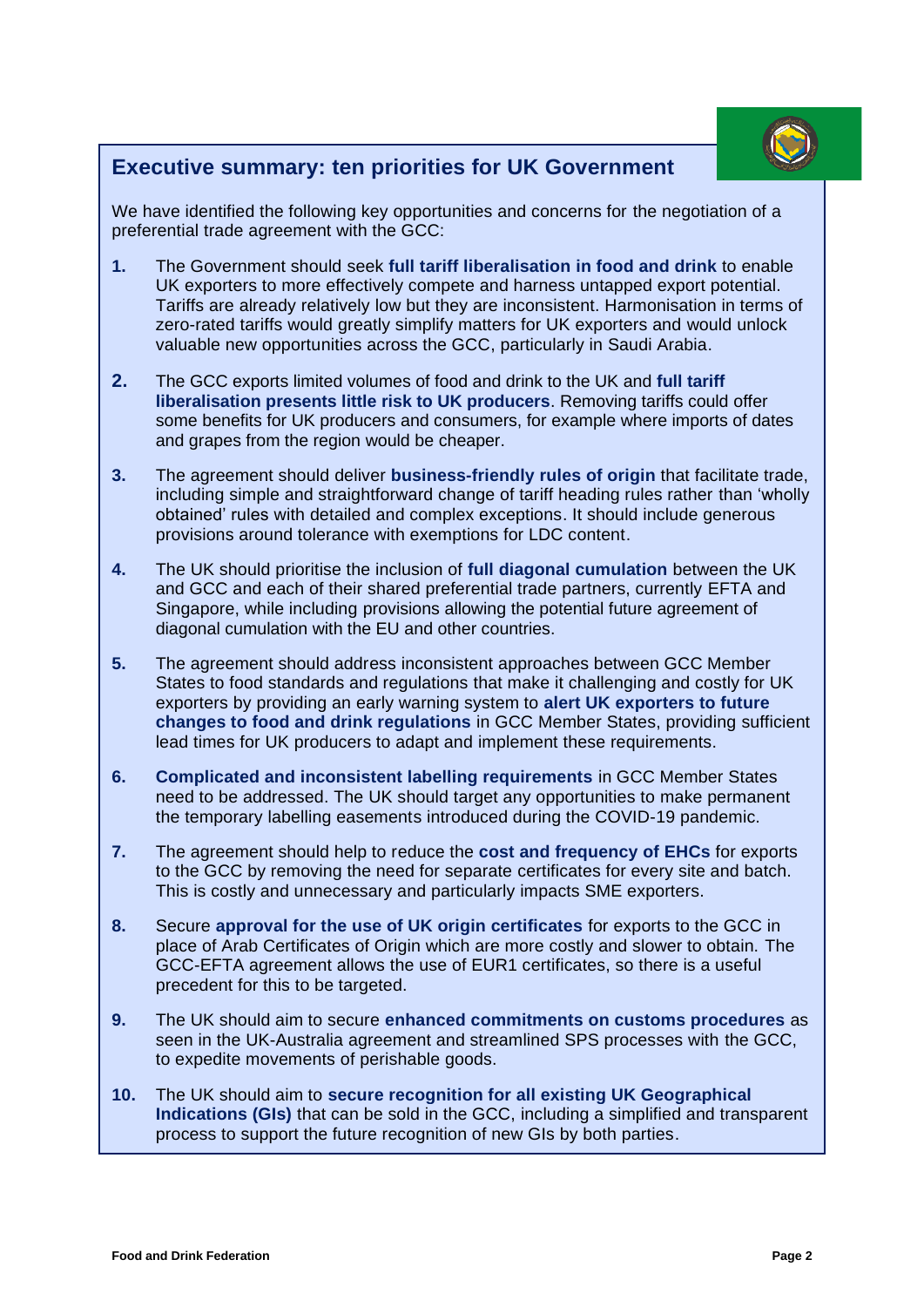## **GCC: trade priorities in detail**

### **1. Tariffs**

The FDF urges the Government to aim for **full tariff liberalisation** to boost UK food and drink exports to the GCC. Significant opportunities exist to increase UK exports to the Gulf given their need for imported food and drink.

**595%**

This would benefit both major existing export categories and products offering significant potential growth opportunities, including whey. The following products would benefit significantly from removal of tariffs (current tariff rates are in brackets):

**Whey exports 2011-20**

- 1904: breakfast cereals (5-12%)
- 0406: cheese (5-6%)
- 1806: chocolate and chocolate products (5-8%)
- 2103: sauces and condiments (5-12%)
- 1905: savoury biscuits (5%)
- 1704: sugar confectionery (8-10%)
- 1905: sweet biscuits (5-10%)
- 2105: ice cream (5-15%)
- 2201: water (5%)
- 0404: whey (5-10%)

UK exporters face varying tariff rates between the six GCC Member States and Saudi Arabia tends to impose higher tariff rates than other members. Full tariff liberalisation would deliver consistent tariff rates between each GCC Member State which would simplify matters for UK exporters.



The GCC exports limited volumes of food and drink to the UK and full tariff liberalisation presents little risk to UK producers. Removing tariffs could benefit UK producers that import dates and grapes from the region.

## **2. Rules of origin**

The need for non-UK inputs and ingredients isn't going to change and given its proximity, the EU will remain a key source of inputs used by UK manufacturers (see figure 3 for imports from the EU in 2021). However, as the UK concludes new trade deals, new opportunities are arising for producers to source inputs from non-EU suppliers.



**Fig. 3: UK food and drink imports**

The rules of origin agreed with the GCC must seek to **ensure** 

**processing takes place in the UK (and the GCC)** while providing sufficient flexibility to ensure non-originating content used in manufacturing still permits preferential access.

Rules of origin should not act as a barrier to trade with the use of 'wholly obtained' rules and detailed exceptions seen in the UK-EU Trade and Cooperation Agreement (TCA). As set out in the FDF's publications on rules of origin<sup>1</sup>, a suite of options exists to enable this flexibility, including:

- simple and straightforward change of tariff heading rules without exceptions;
- more generous provisions on tolerance e.g. a 15% value or weight option; and
- a joint exemption for all content originating from Least Developed Countries (LDCs).

The UK and GCC both have preferential trade agreements with EFTA and Singapore. Both parties should explore the possibility **of diagonal cumulation provisions with Singapore and EFTA**. The agreement should be future proofed by including provisions that would allow the potential agreement of full diagonal cumulation between the UK, GCC and shared preferential trade partners, including the EU.

<sup>1</sup> [https://www.fdf.org.uk/corporate\\_pubs/FDF-Rules-of-origin-report.pdf](https://www.fdf.org.uk/corporate_pubs/FDF-Rules-of-origin-report.pdf)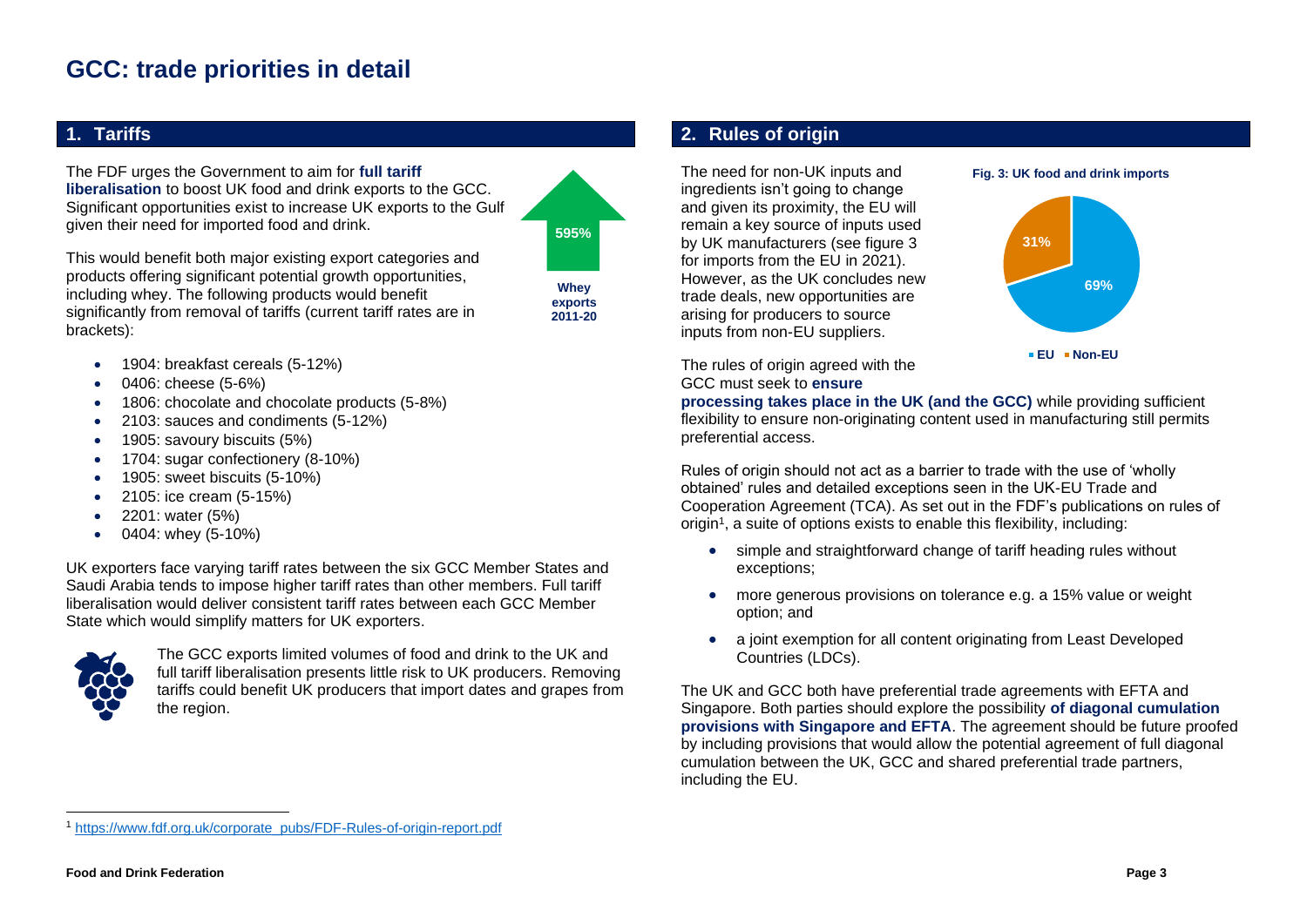#### **3. Standards and regulations**

The FDF emphasises the importance of good cooperation and dialogue between UK and GCC Member State regulators, political bodies, industries and other stakeholders to ensure regulatory coherence.

Given the high quality of the UK food and drink sector, our high standards of food safety and animal welfare must not be undermined, or we risk the loss of consumer confidence in UK food and drink. **Any deal should include a nonregression clause to avoid any lessening of these protections**.

The GCC imposes inconsistent standards and regulations for imports, making it challenging and costly for UK businesses to export to multiple markets in the region. Manufacturers report that Saudi Arabia tends to impose additional requirements that makes it less attractive as an export market.

UK exporters face frequent changes to food and drink regulations in GCC Member States, including the provision of nutritional information, halal requirements and product labelling. Changes are typically implemented with unrealistic timescales that fail to consider the cost and complexity imposed on exporters that are required to undertake expensive changes in production processes or to stop production.

Halal standards present a common challenge across the GCC as the region seeks to transition to uniform rules. Uniform halal requirements would be very welcome. A trade agreement with the GCC **should contain provisions for an early warning system for UK businesses** that provides ample time to change production processes and products to ensure continued regulatory compliance.

Complicated labelling requirements including the need for Arabic labelling and dates of production impose high additional costs for UK manufacturers, especially where requirements are inconsistent between GCC Member States. This can present a trade barrier for businesses that otherwise have significant growth opportunities in the region, and compliance checks also increase border delays. The **simplification and standardisation of labelling rules** would greatly benefit UK exporters. Abu Dhabi and Dubai temporarily adopted measures during the COVID-19 crisis to ensure food imports arrive, including labels not requiring Arabic translations and production dates. The UK should explore opportunities to make this a permanent measure with the GCC to boost exports and speed up the flow of goods.

## **4. Certification and documentation**

Exports of food and drink to the GCC frequently require export health certificates (EHC) and these are needed for each manufacturing site and batch. Each EHC costs around £200 and hits companies with many sites particularly hard.



This added cost can be a significant barrier to SMEs that are not exporting large volumes from each batch of production.

Given the UK's high production standards, a priority outcome should be to minimise unnecessary costs by **simplifying and reducing the frequency with which EHCs are required for exports to the GCC**, especially where producers already have a demonstrably strong record of compliance in exporting quality products to the GCC. The requirements for an EHC for every site and batch should be removed to encourage increased trade and to reduce costs for GCC shoppers.

The GCC is the only region that doesn't accept UK origin certificates and instead requires an Arab Certificate of Origin. These are more expensive than UK certificates and take weeks longer to process. In the GCC-EFTA trade agreement, the GCC has accepted the use of EUR1 certificates of origin. The UK should press for an equivalent outcome that would **allow the use of UK origin certificates**. This would help reduce the cost of obtaining these certificates for UK businesses and would offer immediate benefits for sales to the Gulf, but more importantly it would deliver much-needed consistency for UK business that export worldwide.

Additional import requirements such as use of the Emirates Quality Mark (EQM) add unnecessary costs for UK businesses when exporting to the UAE. The duration for use of the EQM should be extended for businesses that have a demonstrable record as responsible and compliant traders between the UK and GCC Member States.